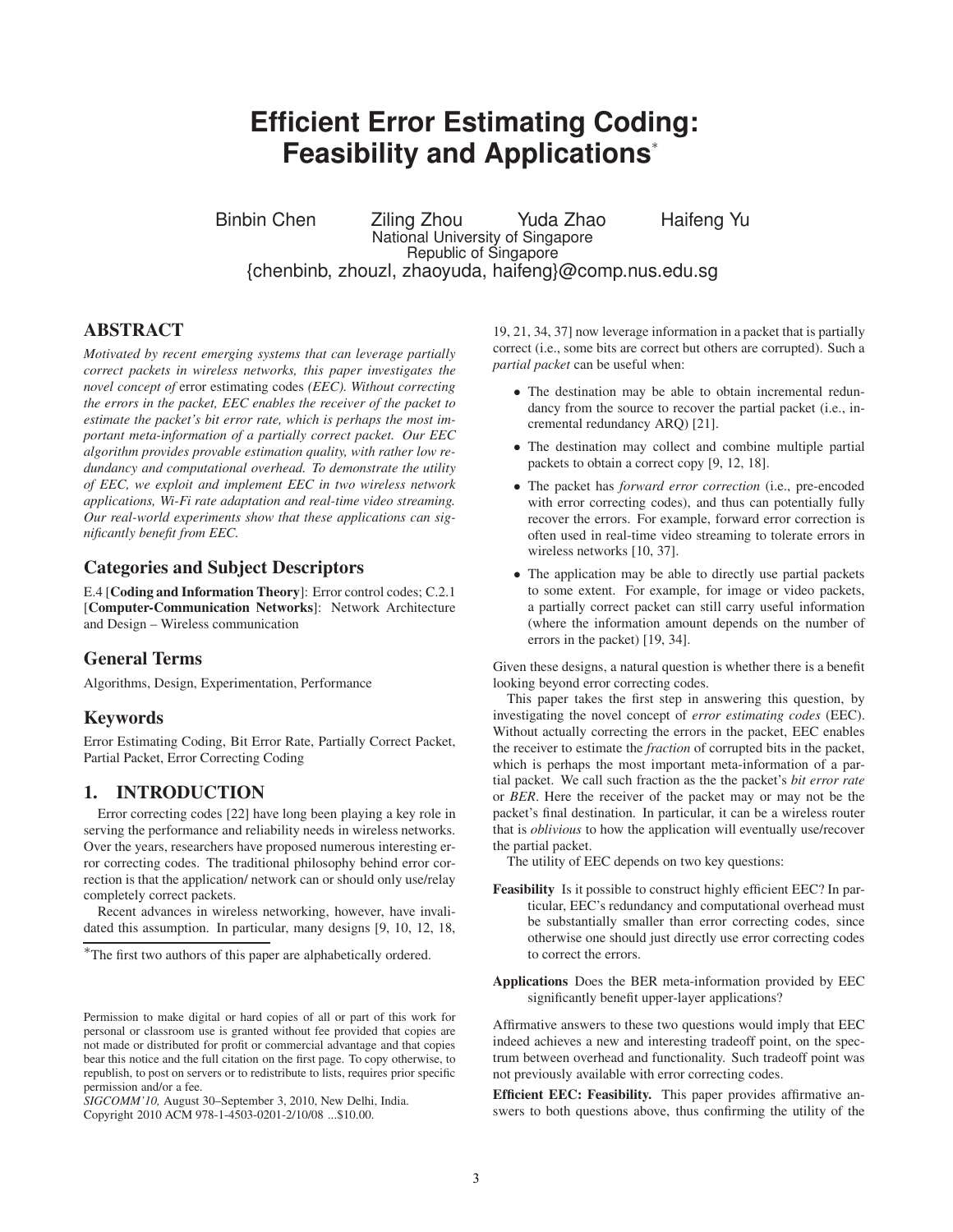novel concept of EEC. First for feasibility, we propose a novel EEC algorithm that only needs to add  $O(\log n)$  extra bits to the packet  $(n)$ being the number of data bits) to estimate BER. As concrete numerical examples in the two EEC applications that we implement (described later), the relative redundancy added to each packet is only about 2%. In fact in cases where we only need to estimate whether the BER exceeds a certain threshold, the redundancy added by EEC is only 4 bytes (as in one of our two applications). Such a small redundancy makes it possible to even view EEC as generalized CRC. Namely, CRC tells us whether the BER exceeds 0, while EEC can tell whether the BER exceeds any given threshold. We also trivially show that error correcting codes, in order to correct the errors, would require much higher redundancy.

In addition to low redundancy, our EEC algorithm also incurs rather small  $O(n)$  computational overhead. Experiments show that on a typical hardware platform (Soekris net $5501-70<sup>1</sup>$ ) for wireless mesh networks, our software-implemented EEC algorithm can process packets at maximum 802.11a/g data rate. Again, we trivially show that software-implemented error correcting codes (such as Reed-Solomon codes [22]) would be much slower (10 to 100 times slower), which prevents today's commercial 802.11 devices from using these codes in software at Wi-Fi data rate.

In terms of estimation quality, our EEC algorithm provides formal and provable guarantee on the BER estimation accuracy. The algorithm does *not* make any assumption on the positions of the corrupted bits in a packet, and in particular, does *not* assume independent errors. The corrupted bits may be correlated in an arbitrary and unknown way (e.g., fully clustered or widely spread).

Achieving these salient properties in our EEC algorithm is nontrivial. At a high level, the algorithm defines logarithmic number of randomized groups of data bits (in the packet), with geometrically distributed group sizes. It then infers the total number of errors in the packet based on the *parity* of the number of the errors (i.e., whether the number is odd or even) in each group. It may appear that parity provides rather limited information – it cannot even distinguish 3 errors from 1 error. Interestingly and as the key technical step in the design, we show that under certain conditions that our design meets, even rather limited (i.e., logarithmic) amount of parity information can almost tell us the *exact* number of errors (instead of just the parity) in a group.

**Efficient EEC: Applications.** To see whether EEC helps upperlayer applications, we first sketch out how the BER information provided by EEC can naturally be beneficial in a number of scenarios [2, 7, 14, 16, 18, 20, 21, 23, 25, 38, 32]. Specifically, EEC can enable new techniques such as BER-aware packet retransmission/scheduling/forwarding, BER-aware routing, and wireless carrier selection based on per-packet BER.

Out of these, we implement two representative applications (Wi-Fi rate adaptation and real-time video streaming) and incorporate our EEC implementation into these two applications. In Wi-Fi rate adaptation, EEC enables the system to adapt rate based on the finegrained and direct per-packet BER information provided by EEC. This helps to achieve much better rate adaptation than previous schemes [2, 11, 38] that rely on course-grained packet loss statistics or indirect measures such as Signal-to-Noise Ratio. In multihop real-time video streaming with forward error correction [10, 37], EEC enables the intermediate forwarding wireless routers to determine whether the packet's BER exceeds the error correction threshold. A retransmission is requested if and only if the BER exceeds the threshold. Such BER-aware retransmission has clear advantage over schemes that simply forward all partial packets (in the hope that the destination can recover the packets with forward error correction) [32] or simply require retransmission to correct all partial packets.

Our real-world evaluation of these two applications clearly demonstrates EEC's utility: When compared to state-of-the-art approaches, our BER-guided Wi-Fi rate adaptation scheme achieves up to 50% higher goodput in walking scenarios and up to 130% higher goodput in outdoor challenging environments. For real-time video streaming, BER-aware retransmission achieves up to 5dB gains on the PSNR [26] of the streamed video. PSNR difference that is above 0.5dB is considered visually noticeable [31].

In the next, Section 2 explains how EEC can benefit various applications. Our EEC design, implementation, and evaluation are presented in Section 3 and 4. Section 5 and Section 6 detail the implementation and evaluation of the two applications. Finally, Section 7 discusses related work, and Section 8 draws the conclusions. Our EEC implementation source code is publicly available at http://www.comp.nus.edu.sg/~yuhf/eec\_impl.html.

# **2. EEC APPLICATIONS**

Given that many designs [9, 10, 12, 18, 19, 21, 34, 37] in wireless networks can now use partial packets, this section examines *how the BER meta-information of partial packets can benefit the application*. The simplest usage example is perhaps to use the BER to predict the amount of incremental redundancy needed, in various incremental redundancy ARQ schemes [21]. However as shown next, BER information can benefit the applications in much more interesting ways.

In the next we will explain how the sender and the receiver of a partial packet can leverage the packet's BER information, respectively. The receiver can obtain the BER information from EEC, while the sender can obtain the information via receiver feedback. The sender/receiver does not need to be the source/destination of the message, and can be a forwarding router in a multi-hop wireless network. While the source and destination are able to use/recover partial packets, we allow the sender/receiver to be *oblivious* to how the partial packets will be used/recovered (e.g., oblivious to the specific forward error correction scheme used). Allowing the routers to be oblivious is critical to supporting various applications with their different ways of using partial packets.

#### **2.1 Using BER Information on Sender**

The BER of the packets contains valuable information about the current wireless *carrier*, where the carrier can include factors such as the modulation and coding scheme, frequency band, transmission power setting, and routing path. For systems that can use partial packets, this fine-grained and direct BER information enables the sender to better (and adaptively) select a carrier with the best *goodput*. Here goodput is defined as the number of useful (application-level) bits per second that the system can transmit. The following presents some concrete examples.

**Wi-Fi rate adaptation.** In Wi-Fi networks, a sender has the choice over different *data rates*. Higher rate means larger number of bits transmitted per second, but also with higher probability of error. Rate adaptation thus aims to select the best data rate, dynamically based on the time-varying wireless channel condition. Previous rate adaptation schemes are often based on coarse-grain information (such as packet delivery ratio [2, 38]), or indirect information (such as SNR [13, 4]) that needs in-situ training. In comparison, the fine-grained and direct BER information provided by EEC enables the sender to better find a rate with the best goodput. Section 5 will present our implementation and evaluation of this application.

<sup>1</sup> http://www.soekris.com/net5501.htm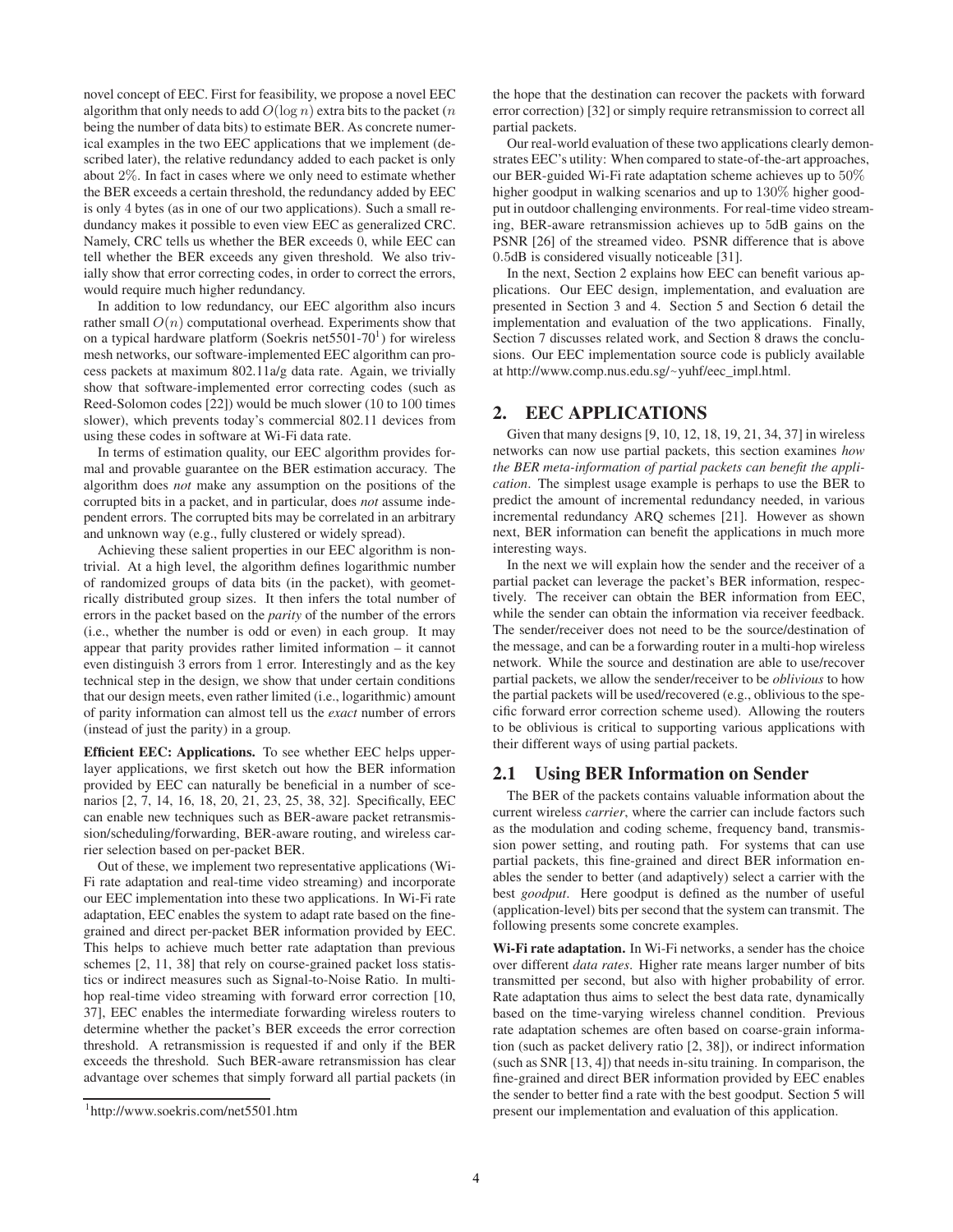The above discussion can also be generalized to using per-packet BER information for better selection of wireless channel [25], transmission power [16], or directional antenna orientation [23].

**BER-aware routing.** In a multi-hop wireless network, a source can often choose among different routes to send packets to the destination, which can be viewed as one kind of carrier selection. Existing route selection schemes [7] usually consider correct (full) packet delivery only, and thus optimize for minimizing the expected number of transmissions (including retransmission of partial packets) needed to deliver the packet. For systems that can use partial packets, one would imagine that the route selection process should instead optimize for maximizing the goodput of the end-to-end route. Obviously, EEC can readily provide the BER information for each wireless link to enable such route selection.

#### **2.2 Using BER Information on Receiver**

Instead of feeding back the BER information to the sender, the receiver of a partial packet can also directly utilize such information. We focus on scenarios where the receiver itself is an intermediate router in a multi-hop wireless network. Following are some concrete examples showing how the receiver can use the BER information to make informed decisions when processing a partial packet.

**BER-aware packet retransmission.** Today wireless mesh networks have been widely deployed as a cost-effective way to provide Internet access for both urban [1] and rural areas [5]. To enable services such as remote learning and remote health-care, there are strong demands to support real-time multimedia applications (e.g., video chatting, video conferencing, and VoIP) in these networks [29]. Let us take real-time video streaming as an example. To deal with errors in wireless communication, the source often adds forward error correction on the packets, to avoid the extra delay involved in packet retransmission [10, 37]. With forward error correction, the receiver (router) will now simply forward all packets (correct or partial) to the next hop [32], with the hope that the final destination can recover the partial packets via error correction. But with the time-varying quality of the wireless links, it is impractical to add sufficient error correction redundancy to ensure that *all* partial packets can be recovered.

The BER information provided by EEC conveniently enables the receiver (router) to avoid this problem. Namely, the source (knowing the details of the forward error correction applied to the packet) can easily include a threshold in the packet header, indicating the maximum BER that the forward error correction can tolerate. The router can now request retransmission of those packets whose BER exceeds such threshold (which will likely be a small fraction), instead of naively relaying the packets to the next hop. Section 6 will present our implementation and evaluation of this application.

Of course, an alternative approach would be for the receiver to decode the error correcting code on the partial packet, and request retransmission if decoding fails. But this will require the router to be non-oblivious and to know the exact error correcting mechanism employed by the application. Furthermore, as we will show later, the computational overhead of error correcting codes may prevent the router from decoding (in software) at Wi-Fi data rate.

**BER-aware packet scheduling.** Consider a wireless image sensor network for emergency response (e.g. forest fire, flood, or earthquake). In such scenarios, the system needs to send back as much information as possible and as fast as possible [14]. For image data, a partially correct packet often still carries useful information, where the information can be a function of the packet's BER. As the data funneling to the base station, the BER information on the packets enables the sensors to prioritize the forwarding of packets with lower BER. Doing so will maximize the amount of information collected by the base station at any given time point.

**BER-aware packet forwarding.** In a typical setting of *cooperative relay* [18], a dedicated relay node may help one node A to better transmit packets to another node B (within A's radio range). The relay node, within the radio range of both A and B, simply relays the packets that it overhears from A to B. B will eventually combine these (potentially partial) packets. When relaying, the relay node can choose between *amplify-and-forward* (AAF) and *decode-andforward* (DAF). DAF can remove noise before forwarding, but suffers from error propagation if the decoded packet contains many errors. AAF has the exactly opposite property. Researchers thus suggest [20] that ideally the relay should adaptively choose between the two depending on the error level of the packet. The quantitative BER information provided by EEC naturally fits such needs.

#### **3. EEC DESIGN**

This section describes our EEC algorithm and its formal guarantees. While the algorithm is elegant at the implementation level, the algorithmic ideas can be more complex. We will thus focus on the intuition, and leave the rigorous arguments to the proofs in [6].

#### **3.1 Error Estimation Formal Framework**

Let  $n$  denote the total number of data bits in a packet (see Table 1 for a summary of notations in this section). From the  $n$  data bits, the EEC encoding process will generate k *EEC bits* for error estimation later. The sender will send these  $n + k$  bits in a *packet* to the receiver. Here the notion of a packet is logical: It can be an 802.11 packet, or a segment in an 802.11 packet, or multiple 802.11 packets (in which case EEC will estimate the average BER over these multiple 802.11 packets).

We model a packet as  $n + k$  *slots*, where each slot holds exactly one bit. A slot may be *erroneous* and cause the bit in that slot to be flipped during transmission, and that flipped bit is called an *error*<sup>2</sup> . A slot that is not erroneous is called *correct*. Let p denote the fraction of erroneous slots, or equivalently, the BER of the packet<sup>3</sup>. Notice that p is a fraction instead of a probability. The  $(n+k)p$  errors may be in arbitrary positions in the packet. In particular, the errors may be correlated in an arbitrary and unknown way (e.g., fully clustered or widely spread). The randomization used in the EEC algorithm exactly serves to deal with such (arbitrary) correlation, and our algorithm does *not* assume that the errors are independent.

The goal of EEC is to use the EEC bits to output an estimation ( $\hat{p}$ ) for p, with certain estimation *quality*. We use the standard ( $\epsilon$ ,  $\delta$ ) guarantee as the metric for quality. The estimation  $\hat{p}$  is said to be an  $(\epsilon, \delta)$ -approximation of p if  $Pr[(1 - \epsilon)p] \leq \hat{p} \leq (1 + \epsilon)p$  >  $1 - \delta$ . Here the probability is taken over the random coin flips in the randomized algorithm. To help understanding in the next, Section 3.2 through 3.5 assume  $p \leq 1/4$ . Section 3.6 removes this assumption, without compromising any of the guarantees achieved.

<sup>2</sup>Theoretically speaking, whether a bit in a slot is flipped not only depends on the slot (i.e., transmission time), but also may depend on whether the bit is 0 or 1. However, given the scrambling (randomization) and modulation steps [30] in wireless communication systems today, this will not happen on today's wireless hardware.

 $3$ Here  $p$  does not necessarily equal the BER of the data bits in the packet, since the packet contains both data bits and EEC bits. However, since usually the EEC bits comprise a rather small fraction of the packet (i.e.,  $\lt 5\%$ ) and because the EEC bits are inserted into uniformly random slots, the BER of the data bits and the BER of the whole packet make no real difference in practice.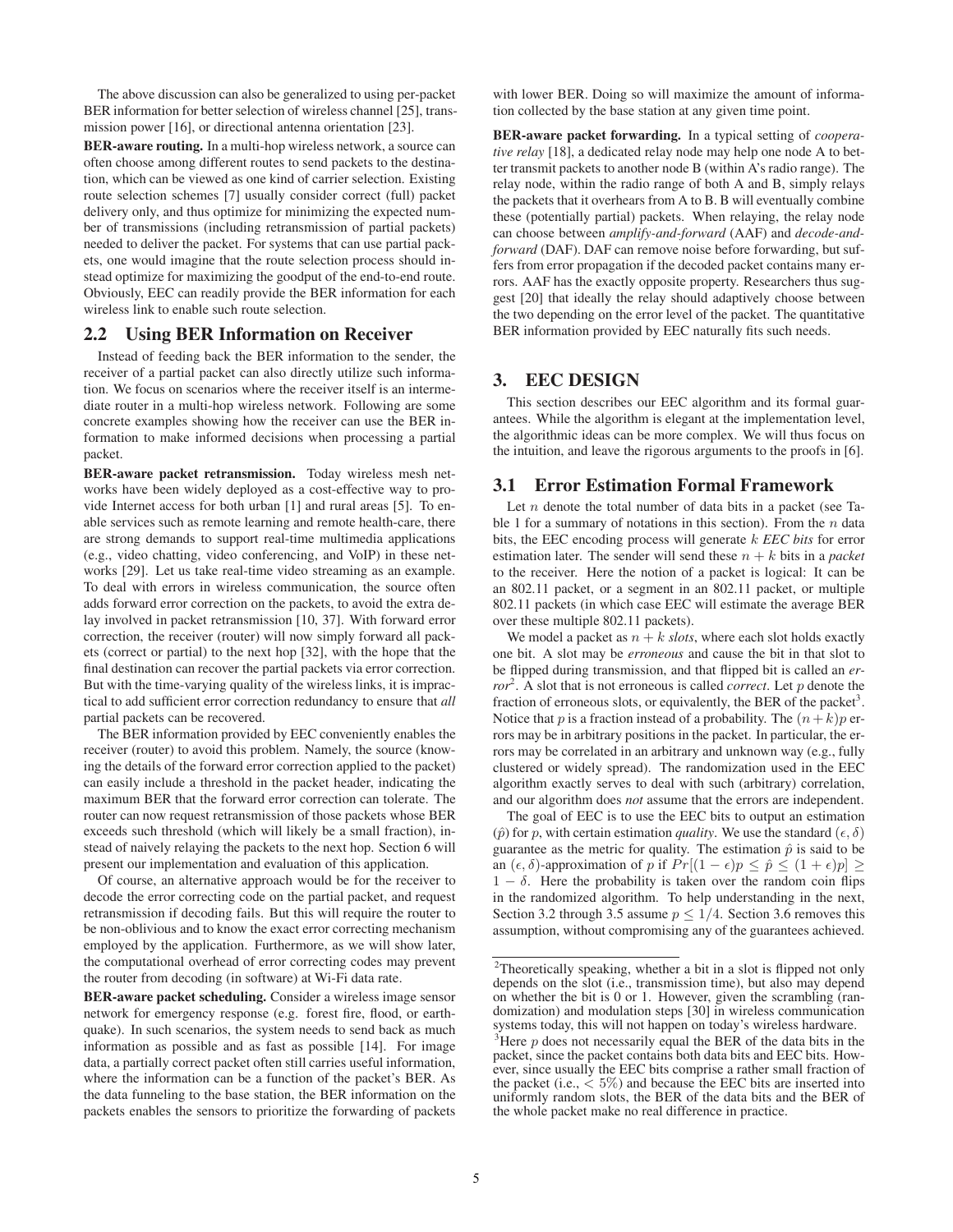| $\boldsymbol{n}$  | # of data bits in a packet                         |
|-------------------|----------------------------------------------------|
| $\kappa$          | # of EEC bits in a packet (i.e., $s \times l$ )    |
| $\mathcal{S}_{0}$ | # of EEC bits in one level                         |
| l                 | # of EEC levels                                    |
| $\mathfrak{g}$    | # of data bits in one group                        |
| $\boldsymbol{p}$  | fraction of erroneous slots in a packet            |
| $p_0$             | fraction of erroneous data bits in a packet        |
| $c_1, c_2$        | algorithm constants ( $c_1 = 0.25$ , $c_2 = 0.4$ ) |
| $\phi(x,y)$       | the sum of all the odd terms in a binomial         |
|                   | distribution $\mathbf{B}(x, y)$                    |

**Table 1: Key notations in EEC algorithm.**

#### **3.2 EEC Algorithm Overview**

Our EEC algorithm has three procedures, for encoding at the sender, decoding at the receiver, and estimating BER at the receiver, respectively. These procedures are all randomized. The sender and the receiver should use the same random seed to initialize their pseudo-random number generators, so that they generate the same random sequence.

**Algorithm 1** EEC Encoding Procedure.

1: **for**  $i = 1$  to  $\lfloor \log_2 n \rfloor$  **do** 

2: **for**  $j = 1$  to  $j = s$  **do** 

- 3: Select  $2^{i} 1$  data bits where each bit is chosen independently and uniformly randomly (with replacement) out of the  $n$  data bits;
- 4: Compute a parity bit (as an EEC bit) for them;
- 5: **end for**
- 6: **end for** /\* Total  $k = s \cdot |\log_2 n| = s \cdot l$  EEC bits. \*/
- 7: Place the EEC bits (in arbitrary order) into  $k$  uniformly random positions in the packet;
- 8: Place the data bits (in arbitrary order) into the remaining  $n$  positions in the packet;

The encoding procedure (Algorithm 1) adds  $l = \lfloor \log_2 n \rfloor$  *levels* of EEC bits to the original data, with  $s$  EEC bits per level. Thus the total redundancy introduced is  $k = l \times s$  bits. The value of s determines the estimation quality (i.e.,  $\epsilon$  and  $\delta$ ). An EEC bit at level  $i$  ( $1 \le i \le l$ ) is simply the parity bit for  $2^i-1$  randomly chosen data bits (Figure 1). Each of these  $2^{i} - 1$  data bits is chosen uniformly randomly and independently (with replacement) from the original  $n$  data bits. We repeat such process (independently) to obtain  $s$ EEC bits for each level. Since the encoding procedure does not modify the original data bits, decoding is trivial and thus we do not include the pseudo-code here.

#### **Algorithm 2** EEC Estimating Procedure.

1: **for**  $i = 1$  to  $i = \lfloor \log_2 n \rfloor$  **do** 2: Compute the fraction  $(q_i)$  of parity bits at level i that fail parity check; 3: **if**  $q_1 \geq c_2$  **then** 4: Output  $\hat{p} = 1/4$  and exit; 5: **end if** 6: **if**  $c_1 < q_i < c_2$  **then** 7: Output  $\hat{p} = q_i/2^i$  and exit; 8: **end if** 9: **end for** 10: Output  $\hat{p} = 0$  and exit;

The estimating procedure (Algorithm 2) estimates the BER of the packet. For each level  $i$  ( $1 \le i \le l$ ) of the EEC bits, the



**Figure 1: The first three levels of EEC bits (** $s = 2$ **).** 

procedure computes the fraction (denoted as  $q_i$ ) of the s parity bits that fail the parity check. (Usually these  $q_i$ 's will be monotonically increasing.) Then if the algorithm finds a  $q_i$  that falls within a range  $(c_1, c_2)$  where  $c_1$  and  $c_2$  are algorithm constants, it will estimate p to be  $q_i/2^i$  and then exits. The algorithm also needs to handle two corner cases. First, at the very first level, if the algorithm finds that  $q_1 \geq c_2$ , it directly outputs  $1/4$  as the estimation (i.e., the largest p possible since we assume  $p \leq 1/4$  in the section). Second, if  $q_1 < c_2$  and the algorithm fails to find a  $q_i \in (c_1, c_2)$ , the algorithm simply outputs 0.

#### **3.3 Using One Bit to Sample a Group of Bits**

To better explain the intuition, this section first assumes that all the  $k$  EEC bits are in correct slots (i.e., they will not be flipped). We will aim to estimate the fraction  $p_0$  of errors among the data bits (instead of the fraction  $p$  of errors among all bits). We will remove the assumption and explain how to estimate  $p$  toward the end of this section.

**Naive sampling and the challenge.** The first natural idea for estimating  $p_0$  is to sample some small number of data bits, uniformly randomly out of the  $n$  data bits. If  $x$  fraction of the sampled bits are flipped, we simply output x as an estimation for  $p_0$ . To determine whether a sampled data bit is flipped during transmission, we can simply use an EEC bit (which is assumed to be in a correct slot) to replicate that data bit. We can tell whether the data bit has been flipped by comparing the EEC bit with the data bit. Equivalently, one can also insert known bits (typically called *pilot bits*) into the packet as samples.

The challenge in this naive sampling approach arises however, when  $p_0$  is small. This is particularly relevant in error estimation context, since packet BER tends to be a small value in most cases. For example when  $p_0 = 0.02$ , on expectation we only see 1 error out of every 50 data bits sampled. Before seeing enough errors, the estimation quality on  $p_0$  will be poor. To make it more concrete, in the two EEC applications that we implement, the EEC redundancy added is 36 bytes and 24 bytes per 1500-byte packet respectively. The ratio of EEC bits to data bits will only need to be about 2%. We have also performed simple experiments showing that if one were to use naive sampling to achieve similar estimation quality, the redundancy needed will be roughly 600 bytes and 450 bytes per 1500-byte packet, respectively. This translates to a ratio (of EEC bits to data bits) of above 40%.

Such drawback of naive sampling is *fundamental*. A well known lower bound [8] shows that to obtain an  $(\epsilon, \delta)$  estimation quality, the number of samples taken needs to reach  $\Omega(\frac{1}{p_0} \frac{1}{\epsilon^2} \log \frac{1}{\delta})$ . The  $\frac{1}{p_0}$  term exactly shows that naive sampling will incur prohibitive overhead when BER is small.

**Sample groups of data bits.** The above discussion already hints that it might help if we can sample multiple data bits together. For example, imagine that we define *groups* of bits where each group has 50 data bits. Suppose that the redundancy needed to sample a group is constant and is independent of group size. Then even with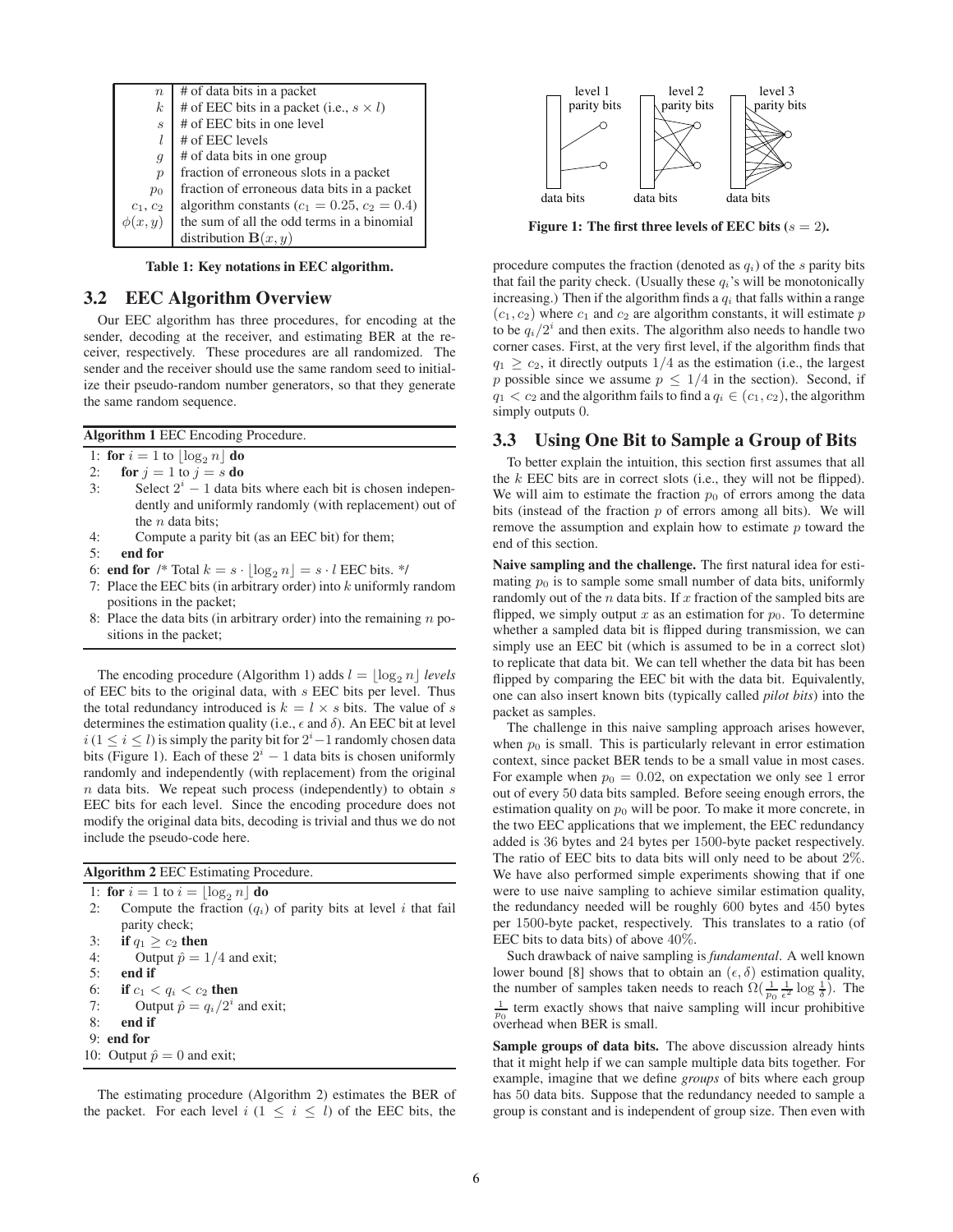

**Figure 2: Probability of having**  $x$  ( $0 \le x \le 15$ ) number of **errors in a group with 15 data bits.**

low levels of redundancy, we will encounter sufficient number of errors even for  $p_0 = 0.02$ .

We now need to clarify exactly what information we want to obtain when sampling a group. For example, we can require that sampling a group should tell us the number of errors in a group. While such information is quite useful, it is rather hard to provide with low redundancy. Another example is that sampling a group will tell us whether the group contains any error. This information is less useful, but is also easier to provide (e.g., by adding a CRC to each group).

In our algorithm instead, we only use a single parity bit for each group. Obviously a single parity bit provides only rather limited information – it only tells us whether the number of errors in the group is odd or even. In fact, it cannot even distinguish 3 errors from 1 error. Quite interestingly, as the key step in our EEC design, we are able to show that logarithmic number of parity bits is already sufficient for error estimation.

**Key step 1: Parity information is sufficient when**  $p_0$  is small **enough.** Consider a group with  $q$  data bits. Regardless of the positions of the erroneous slots, if we choose each of the  $q$  bits independently and uniformly randomly (with replacement) out of the  $n$ data bits, then each of them is flipped with probability  $p_0$  independently. The number of errors in the group thus follows a binomial distribution. This is important since it means that we do not need to consider adversarial distributions.

Our first intuition is that when  $p_0$  is small enough, then the probability mass will mostly concentrate on having 0 or 1 error, since the chance of having more than 1 error in the group is much smaller. For example for  $p_0 \leq \frac{1}{2g}$  and  $g = 15$  (see Figure 2 (a)), the probability of having more than 1 error is always below 0.09. This in turn means that if the parity check succeeds (i.e., the number of errors is even), then it is very likely that the number of errors is actually 0 (instead of 2, 4, or other even numbers). Similarly, if the parity check fails, it is very likely that the number of errors is exactly 1. In other words, here the parity bit almost tells us the exact number of errors in a group.

Key step 2: Parity information can be used to test whether  $p_0$ **is small enough.** The above idea may appear circular since our goal is exactly to estimate  $p_0$  and thus we do not know whether  $p<sub>0</sub>$  is small enough beforehand. For convenience, we define the probability of having odd number of errors in a group with  $g$  data bits as  $\phi(g, p_0)$ . In other words,  $\phi(g, p_0)$  is the sum of all the odd terms in a binomial distribution  $\mathbf{B}(q, p_0)$ .

Our second intuition is that when  $p_0$  is not small enough, then  $\phi(g, p_0)$  will exceed a certain threshold. Continuing with our numerical example, if  $p_0 > \frac{1}{2g}$  and  $g = 15$  (see Figure 2 (b) and (c)), then  $\phi(g, p_0)$  will exceed 0.32. Fundamentally, this is because when  $p_0 > \frac{1}{2g}$ , the mean of the binomial distribution is away from 0. This makes the sum of the odd terms and the sum of the even terms in the binomial distribution comparable. In fact, when the mean is above 1, the sum of the odd terms and the sum of the even terms should both be roughly 0.5.

Now remember that parity check on a group fails exactly when the number of errors is odd. Thus if we use multiple (independent) groups (each with a parity bit) of the same size, we will be able to estimate whether  $\phi(g, p_0)$  is too large. This in turn, tells us whether  $p_0$  is small enough.

**Removing the two assumptions.** So far our discussion has been assuming that the EEC bits are always in correct slots and we only estimate  $p_0$ . To remove these restrictions, our encoding algorithm (Step 7 and 8 in Algorithm 1) inserts the  $k$  EEC bits into  $k$  uniformly random positions within the packet. The  $n$  data bits will go into the remaining  $n$  positions in the packet. Each EEC and data bit now has the same probability  $(p)$  of being in an erroneous slot, though all these probabilities are correlated. Now the probability of parity failure on a group with q data bits is roughly  $\phi(q+1, p)$ . It is only "roughly" because of correlation. Our formal analysis in Theorem 1 will take into account such correlation.

# **3.4 Geometrically Distributed Group Sizes**

**Single-level EEC.** Putting the above ideas together gives us what we call *single-level EEC*. Here we use s independent groups, where each group consists of  $g$  data bits and 1 EEC bit. The parameter  $g$ determines the range of  $p$  that we can estimate. The receiver uses the information in the s EEC bits *twice* in the following way.

At the first step, we check the parity bits to determine the fraction  $q$  of parity failures. This fraction  $q$  can be viewed as a random variable, whose expectation is roughly  $\phi(g + 1, p)$ . If  $q > c_2$ where  $c_2$  being an algorithm constant, we know that p is probably too large and the parity bits do not carry much information about p. Thus the algorithm simply stops without outputting anything.

We move on to the second step when  $q \leq c_2$ , which implies a small  $p$ . A small  $p$  in turn implies that the parity bits almost tell us the *exact* number of errors in a group. Now we simply treat the total number of parity failures  $s \cdot q$  as the total number of errors among all the  $s \cdot (g + 1)$  bits, and output  $\hat{p} = \frac{q}{(g + 1)}$ .

Finally, for exactly the same reason as in naive sampling, the above estimation for p only succeeds when we see enough number of errors (i.e., when  $s \cdot q$  is large enough). Thus the algorithm only outputs an estimation if  $q \geq c_1$  for some algorithm constant  $c_1$ where  $c_1 < c_2$ . If the condition is not met, then the algorithm again stops without outputting anything.

Roughly speaking, the single-level EEC algorithm will successfully estimate p when  $q \in (c_1, c_2)$ .  $E[q]$  is roughly  $\phi(g + 1, p)$ , and  $\phi(q+1, p)$  can be shown to be monotonically increasing with p. Thus if we define  $p_1$  and  $p_2$  such that  $\phi(g+1, p_1) = c_1$  and  $\phi(q+1, p_2) = c_2$ , then the single-level EEC algorithm will be able to produce an estimation for p when  $p \in (p_1, p_2)$ .

**Multi-level EEC.** One can easily extend the single-level EEC algorithm to multi-level, so that we can properly estimate all  $p \in$  $[1/n, 1/4]$ . All we need is to use  $l = \lfloor \log_2 n \rfloor$  *levels* of groups, where a group at the *i*th level has  $g = 2^{i} - 1$  data bits and 1 parity bit. Our goal is to ensure  $\forall p \in [1/n, 1/4]$ , there always exists some level i such that  $\phi(2^i, p)$  falls within  $(c_1, c_2)$ . Figure 3 provides some numerical examples for  $\phi(2^i, p)$  at different level i, and highlights which  $\phi(2^i, p)$  falls within  $(c_1, c_2)$ .

The fundamental reason why our goal can be achieved is that  $\phi(2^i, p)$  monotonically increases with i, and the increase rate is well bounded. Specifically, to achieve our goal, we first set  $c_2$  such that  $\phi(2, p) < c_2$  for all  $p \leq 1/4$ . This guarantees that regardless of how large p is,  $\phi(2^i, p) < c_2$  at least at the first level. Second, we set  $c_1$  such that  $\phi(2^{\lfloor \log_2 n \rfloor}, p) > c_1$  for all  $p \geq 1/n$ . This guarantees that regardless of how small p is,  $\phi(2^i, p) > c_1$  at least at the last level.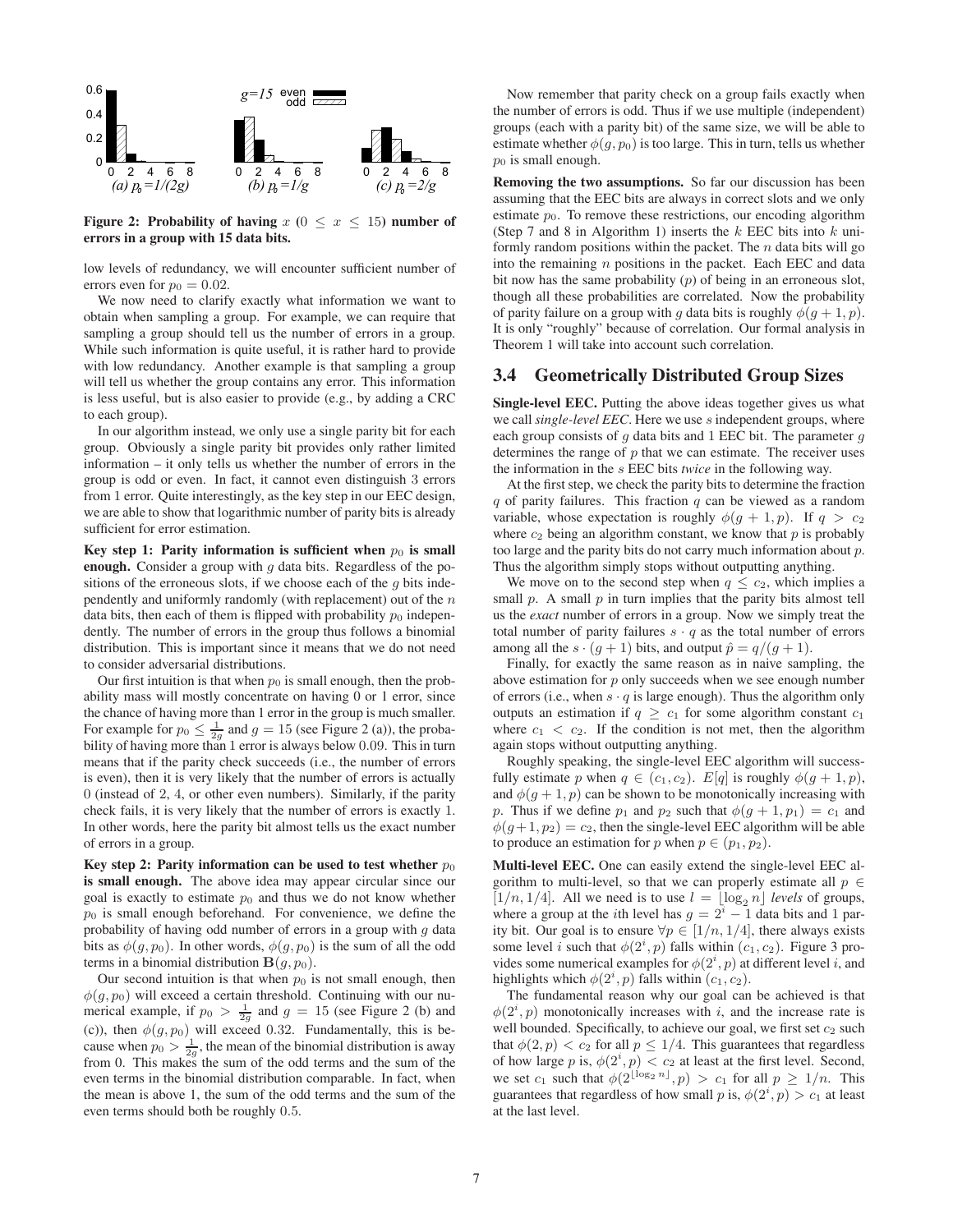| $\phi(2^i, p)$ $i = 1$ 2 3 4 5 6                                                                                                                                                                                                                                                                                                              |  |  |  |
|-----------------------------------------------------------------------------------------------------------------------------------------------------------------------------------------------------------------------------------------------------------------------------------------------------------------------------------------------|--|--|--|
| $\begin{tabular}{l cccccc} $p=0.25$ & $\begin{array}{ c} 0.38 \end{array}$ & $0.47$ & $0.50$ & $0.50$ & $0.50$ & $0.50$ \\ $p=0.05$ & $0.095$ & $0.17$ & $\begin{array}{ c} 0.28 \end{array}$ & $0.40$ & $0.48$ & $0.50$ \\ $p=0.01$ & $0.020$ & $0.039$ & $0.075$ & $0.14$ & $0.24$ & $\begin{array}{ c} 0.36 \end{array}$ \\ \end{tabular}$ |  |  |  |
|                                                                                                                                                                                                                                                                                                                                               |  |  |  |
|                                                                                                                                                                                                                                                                                                                                               |  |  |  |

Figure 3:  $\phi(2^i, p)$  (which is also roughly the expectation on  $q_i$ ) **at level**  $i$  ( $1 \leq i \leq \lfloor \log_2 n \rfloor$ ), for  $n = 100$  and under different p **values.** We also highlight the  $\phi(2^i, p)$  that falls within  $(c_1 =$  $0.25, c_2 = 0.4$ ).

Finally, we ensure sufficient gap between  $c_1$  and  $c_2$ , so that some  $\phi(2^i, p)$  will fall between  $c_1$  and  $c_2$ . Let j be the largest  $i$  ( $1 \leq i \leq$  $\lfloor \log_2 n \rfloor - 1$ ) such that  $\phi(2^i, p) \leq c_1$ . If such j does not exist, it already means that  $\phi(2, p) \in (c_1, c_2)$ . If such j exists, we require  $c_2$  to be such that  $\phi(2^{j+1}, p) < c_2$ , which means level  $j + 1$  will be the level where  $\phi(2^{j+1}, p) \in (c_1, c_2)$ . The constraints so far on  $c_1$  and  $c_2$  are summarized below:

$$
\phi(2^{\lfloor \log_2 n \rfloor}, p) > c_1
$$
  
\n
$$
\phi(2, p) < c_2
$$
  
\n
$$
\phi(2^{j+1}, p) < c_2
$$
, where *j* is the largest *i*  
\nsuch that  $\phi(2^i, p) \le c_1$ 

One can show that the above constraints can be satisfied by all  $c_1$  and  $c_2$  where  $c_1 < 0.3$ ,  $c_2 > 0.375$ , and  $c_2 > 2c_1(1 - c_1)$ . For better estimation quality,  $c_1$  should be as large as possible (so that the number of errors we see when estimating  $p$  is large), while  $c<sub>2</sub>$  should be as small as possible (so that the parity information can better predict the exact number of errors). Thus in our EEC algorithm, we simply pick  $c_1 = 0.25$  and  $c_2 = 0.4$ .

**Flexible number of levels.** Many applications (including the two applications that we implement) needs BER estimation only when p is within some range  $[a, b]$ . For example, in our Wi-Fi rate adaptation application, the application only needs to estimate  $p$  when  $p \in [1/1000, 0.15]$ . For  $p > 0.15$  (or  $p < 1/1000$ ), all the application needs to know is that  $p$  is close to or above 0.15 (or close to or below 1/1000). Our second real-time video streaming application does not even need to estimate  $p$  — all it needs to know is that whether  $p$  exceeds 0.01. One can consider that this application only needs BER estimation when  $p \in [(1-\epsilon)\cdot 0.01, (1+\epsilon)\cdot 0.01]$ .

For these applications, it is possible to avoid using all  $|\log_2 n|$ levels, and to further reduce the redundancy of EEC. In some cases (e.g., in real-time video streaming), the reduction enables us to use only one EEC level with 32 bits. Such low redundancy is even comparable to CRC overhead.

To see which levels we should keep, we only need to check which levels will be used at Step 7 of Algorithm 2 for  $p \in [a, b]$ . Let  $l_1$  be the level used when  $p = b$ , which means that roughly  $\phi(2^{l_1}, b) \in (c_1, c_2)$ . Solving the equation will give us  $l_1$ . Similarly, we find  $l_2$  such that  $\phi(2^{l_2}, a) \in (c_1, c_2)$ . The algorithm only needs to keep all levels from level  $l_1$  to level  $l_2$  (both inclusive).

**An optimization — Adjustment at Step 7.** We explained earlier that when  $q_i$  falls within the proper region, if the parity check fails, the number of errors in the corresponding group is most likely to be 1. However, the probability of having other odd number of errors is not 0. Thus to be more accurate, instead of simply estimating p as  $q_i/2^i$ , Step 7 now directly solves the p from the equation  $\phi(2^i, p) = q_i$  as the final estimation. The solution [6] for this equation is  $p = (1 - (1 - 2q_i)^{2^{-i}})/2$ .

#### **3.5 Formal Guarantees**

We will prove that in order to produce an  $(\epsilon, \delta)$  approximation for p with constant  $\epsilon$  and  $\delta$ , EEC only need to add  $O(\log n)$  EEC bits (or more specifically,  $O(\log n)$  levels with  $O(1)$  bits per level) to the original  $n$  data bits.

THEOREM 1. *Consider any given positive constants*  $\epsilon$  *and*  $\delta$ . *For sufficiently large n, there exists constant*  $s = O(1)$  *such that using* s *in our EEC algorithm (together with input* a *and* b *where*  $1/n \le a \le b \le 1/4$ *) will provide the following guarantee: With probability at least*  $1 - \delta$ *,* 

- *If*  $p \in [a, b]$ *, output*  $\hat{p}$  *where*  $\hat{p} \in [(1 \epsilon)p, (1 + \epsilon)p]$ *.*
- *If*  $p < a$ *, output*  $\hat{p}$  *where*  $\hat{p} < (1 + \epsilon)a$ *.*
- *If*  $p > b$ *, output*  $\hat{p}$  *where*  $\hat{p} \geq (1 \epsilon)b$ *.*

The theorem's proof is available in [6]. The conditions of  $n$  being sufficiently large,  $1/n \le a$ , and  $b \le 1/4$  are not actually necessary for the theorem to hold, if we apply *virtual padding* (described in the next section) to the packet before it is encoded. Our next theorem is about EEC's computational overhead, whose proof is trivial:

THEOREM 2. *The EEC encoding, decoding, and estimating time complexity are all* O(n)*.*

## **3.6 Further Discussion**

*Virtual padding* is mainly for theoretical interests and serves to remove the artificial conditions in Theorem 1. Conceptually, virtual padding pads additional dummy bits to the data bits for encoding and for estimating BER. The sender does *not* send these dummy bits to the receiver, thus the padding does not increase the redundancy added. See [6] for details on virtual padding.

Second, when estimating  $p$ , currently our algorithm only uses the information (i.e.,  $q_i$ ) from one particular level i. One would imagine that while the information from other levels is not of as high quality, it can still be useful. Our technical report [6] explains how to combine information from more than one level for better estimation, together with formal proofs.

Finally, when implementing EEC, we apply standard optimizations (such as pre-computation and lookup tables) that are commonly used for implementing other codes (e.g., Reed-Solomon codes [22]). We leave the details to [6].

# **4. EEC'S REDUNDANCY AND COMPUTATIONAL OVERHEAD**

This section quantifies the redundancy and computational overhead of EEC in practical scenarios, and further compares against error correcting codes. Since error correcting codes provide stronger functionality than EEC, any comparison here will be an apple to orange comparison. Rather, our comparison intends to show that EEC provides a new interesting point on the tradeoff spectrum between overhead and functionality.

Obviously, the overhead of the codes depends on the relevant parameters (e.g., EEC overhead will be close to zero when  $s = 1$ ). To be meaningful, we quantify EEC's redundancy and computational overhead under the EEC parameters that we use later in our two applications. Conveniently, the EEC parameters in those two applications happen to differ substantially (due to different application needs), allowing a more comprehensive comparison. See Section 5 and 6 for why the two applications use these particular EEC parameters. There are many kinds of error correcting codes, and we use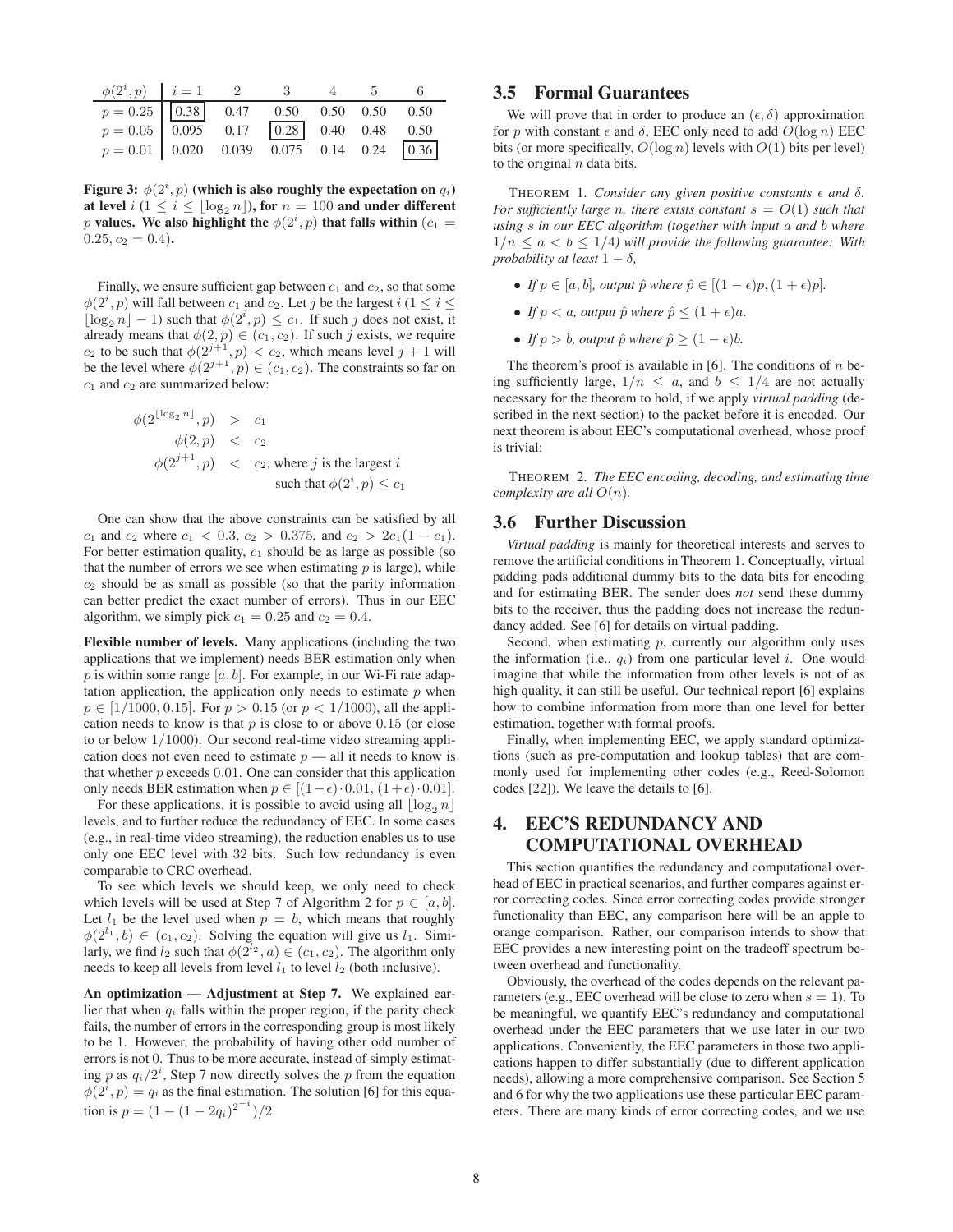

**Figure 4: EEC's computational overhead for BER ranging from** 1/20000 **to** 1/2**, with both axes in log-scale. Notice that with** 1500 **byte packet size, the smallest possible non-zero BER is** 1/12000**. The grey area corresponds to the time available for processing a packet under 802.11a/g data rate (6-54Mbps). Since RS codes need** 10p **relative redundancy to recover a packet with** p **BER (see text), here RS codes cannot correct BER above** 0.1**.**

Reed-Solomon codes (RS codes) [22] as an example. We choose RS codes because it is particularly suitable for low computational overhead software implementation, while many other error correcting codes often need to be implemented in hardware. Since we need to deal with general flipping errors, erasure codes [3, 24, 27, 33] are not applicable.

**EEC's redundancy.** Our first application, Wi-Fi rate adaptation, is concerned with estimating packet BER within the range of [ $1/1000$ , 0.15]. Thus we use 9 EEC levels, with  $s = 32$  bits per level. The relative redundancy added to a 1500-byte packet is thus  $(9 \times 32)/(1500 \times 8) = 2.4\%$ . Our second application, real-time video streaming, needs to determine whether the BER of individual 240-byte block within a packet is above a certain threshold. Thus we use a single EEC level with  $s = 32$  bits. This adds extra 4-byte to each block, with a relative redundancy of around 2.0%.

It is easy to imagine that the redundancy needed by error correcting codes is much larger. For RS codes, the redundancy needed to recover a packet depends on the packet BER and the size of the RS *symbols*. Each RS symbol is simply a certain number of bits. Let *symbol error rate* (SER) be the fraction of corrupted symbols. Given a packet BER  $p$ , the SER of the packet is almost never below  $2p$  (since even if we randomly set each bit to 0 or 1, half of the bits in a symbol remains correct).

Depending on the RS symbol size, a 1500-byte packet may need to hold multiple RS codewords. Different codewords may have different SER (some above  $2p$  and some below  $2p$ ), and we usually need to add sufficient redundancy to recover the codeword with the most error. We capture such factor using the results from [21]. Their results characterize the ratio  $\rho$  between the largest SER of a codeword in a packet to the SER of that packet, in real-world scenarios. Under symbol size of 8, 6, and 4, this ratio  $\rho$  is 2.5, 7.4, and 35.1, respectively. We have also independently confirmed these results with our own wireless traces. For symbol size  $\geq 11$ , a 1500-byte packet only holds one codeword, thus the ratio is 1. However, such large symbol size also incurs substantially higher computational overhead (see below).

RS codes can recover one corrupted symbol with two redundancy symbols. Given that the largest SER of a codeword in a packet is  $2\rho p$ , the relative redundancy needed for RS codes to recover a packet with BER  $p$  is  $4\rho p$ . Even for symbol size of 8, this will be 10*p*. If one were to use the 2.4% EEC redundancy for error correction via RS codes, it would only recover packets with BER below 0.24% in such a case.

**EEC's computational overhead.** Figure 4 presents EEC's com-

putational overhead under the two settings in the two applications, when processing 1500-byte packets. For the second setting, it is for processing all EECs on all blocks in a packet. These results are obtained on Soekris Net5501-70 platform with a 500MHz Geode LX single chip processor, which is a typical platform for wireless mesh networks.

EEC encoding and decoding overheads are independent of the packet BER. Estimating BER involves verifying the EEC bits. This overhead is independent of BER in the video streaming setting (Figure 4(b)), since we only use a single level EEC there. In the Wi-Fi rate adaptation setting (Figure 4(a)), the algorithm verifies the 9 EEC levels sequentially from the first to the last. For large BER, the algorithm may be able to exit before verifying all levels and thus the computational overhead decreases with BER.

To put these overheads into context, Figure 4 also plots the time available for processing a packet under the 802.11a/g data rates (i.e., from 6Mbps to 54Mbps). The results show that the computational overheads of our pure software implementation of EEC are small enough to support even the highest data rate.

Figure 4 further includes the computational overhead of RS codes (with symbol size 8) for correcting a packet with a given BER p (i.e., using redundancy  $4\rho p$ ). We use the RS codes implementation from *DSP and FEC Library* v3.0.1<sup>4</sup>. The decrease of RS encoding time when BER exceeds 5% (or relative redundancy exceeds 50%) is due to RS codes' inherent properties. The results show that on our platform, RS codes overheads are too large to support the 54Mbps data rate. Even for 6Mbps, the overhead can keep up with the data rate only when BER is rather small. These observations are consistent with previous work that needs to use a PC with 3.0GHz CPU (instead of typical wireless routers) to perform RS encoding/decoding at 802.11 data rates [21]. Thus we believe that EEC, with its 10 to 100 times lower computational overhead, is an interesting approach that can provide useful meta-information about the packets at Wi-Fi data rate.

Finally, we have also experimented with other RS symbol sizes (results not included in Figure 4 for clarity). Our results show that smaller RS symbol sizes result in similar computational overhead as symbol size of 8, because the increased  $\rho$  factor roughly offsets the computational overhead reduction from smaller symbol sizes. Larger symbol size (e.g., 11) will incur much higher overhead (up to 4 times), except in corner cases where BER is below 0.04%.

<sup>4</sup> http://www.ka9q.net/code/fec/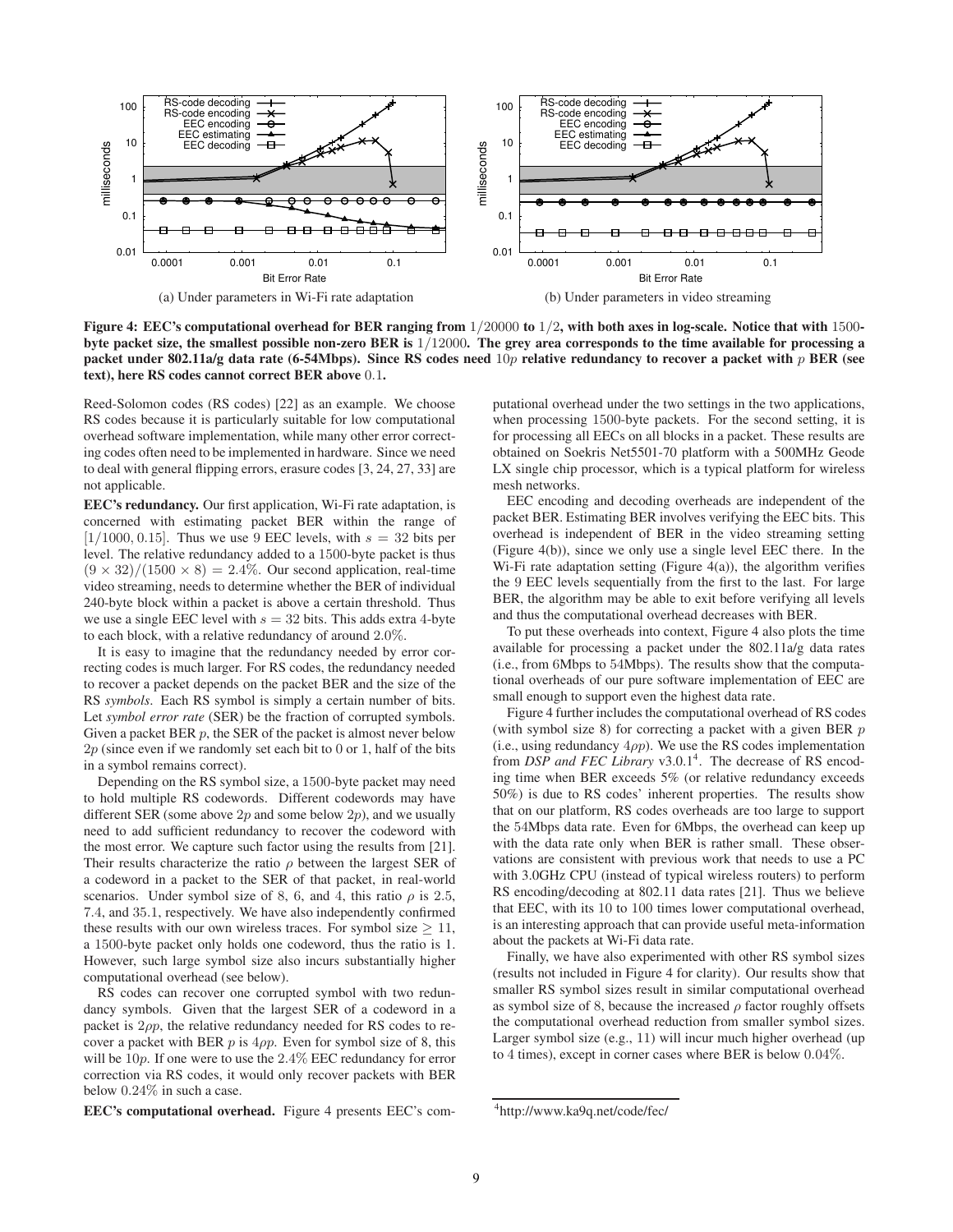# **5. EEC APPLICATION: WI-FI RATE ADAPTATION**

This section presents the implementation and evaluation results of *EEC-Rate*. EEC-Rate is a rate adaptation scheme that uses EEC to guide Wi-Fi rate change decisions. It is designed for systems that can use partial packets. A concrete example of such a system would be large unicast transfers over wireless network [15], where partial packets are recovered via end-to-end error correction. For these systems, packet-level throughput (which only counts correct packets) fails to capture the system goodput.<sup>5</sup> Thus we will directly use goodput as the measure of goodness. For a packet with BER  $p$ , we assume that the fraction of application-levels bits that can be recovered is  $(1 - \gamma p)$ , where the constant  $\gamma$  depends on how the application utilizes partial packets. For example, if the application uses forward error correction with RS codes with symbol size of 8, then to correct a BER of  $p$ , the relative redundancy needs to be about 10p (as explained in Section 4). In such a case,  $\gamma = 10$ , since only  $(1-10p)$  fraction of the packet is application-level bits. We assume that the source of each packet includes  $\gamma$  in the packet header, to expose this information to the wireless routers for better rate adaptation. Except that, we allow the routers to be oblivious to how the application uses partial packets.

# **5.1 EEC-Rate Design and Implementation**

**Existing approaches.** Over the years, researchers have proposed many different rate adaptation schemes, and we do not intend to provide a complete survey here. For comparison purpose, we consider three representative prior rate adaptation schemes: SampleRate [2], Robust Rate Adaptation Algorithm (RRAA) [38], and Receiver-Based AutoRate (RBAR) [11]. We do not consider Soft-Rate [35], which uses SoftPHY [12] and thus requires special hardware not commercially available today.

SampleRate and RRAA both adjust rates based on packet loss statistics. SampleRate sends packets at different data rates periodically to obtain packet loss statistics on those rates, while RRAA adjusts rate purely based on the statistics from the current rate. In RBAR, the receiver measures the SNR of the RTS packet received. This information is then piggybacked on the CTS packet to the sender for it to adjust rate.

**EEC-Rate overview.** We design EEC-Rate by combining key ideas from RRAA and SoftRate. As in SoftRate, we modify RRAA to use packet BER information instead of packet loss statistics. Different from SoftRate, EEC-Rate obtains the BER information from EEC instead of from SoftPHY. Also, EEC-Rate does not use the BER under one rate to predict the BER under other rates (since we are not clear about the prediction accuracy).

Fundamentally, EEC-Rate is able to achieve better goodput than the other schemes [2, 11, 38] for similar reasons why SoftRate outperforms them [35]. Namely, SoftRate and EEC-Rate can leverage the fine-grained and direct BER information, while other schemes only use coarse-grained packet loss statistics [2, 38] or indirect SNR information [11].

**EEC-Rate design details.** In EEC-Rate, each packet comes with EEC which allows the receiver to estimate the packet BER. EEC-Rate maintains a moving BER average  $\bar{p}$  of the recent (both correct and partial) packets, with a weighting factor of 0.2 for the most recent packet. Given two consecutive packets sent at the same rate, if the second packet's BER minus the first packet's BER is larger than 0.1, then the second packet is considered as being interfered

and will not be included in the moving average. This is similar to SoftRate [12], which also excludes interfered packets.

Similar to RRAA and SoftRate, EEC-Rate maintains two constants ( $\alpha_i$  and  $\beta_i$ ) and one variable ( $w_i$ ) for each rate  $R_i$ . If  $\bar{p} > \beta_i$ , then the sender will decrease rate from the current rate  $R_i$  to the next lower rate  $R_{i-1}$ . The value of  $\beta_i$  is obtained by solving  $R_i \times (1 - \gamma \beta_i) = R_{i-1}$ . This means that when  $\bar{p} > \beta_i$ , the goodput at  $R_i$  is likely to be smaller than the goodput at rate  $R_{i-1}$ , if the BER will be zero at rate  $R_{i-1}$ . Thus it may be better to decrease rate. The current rate  $R_i$  is increased if  $\bar{p} < \alpha_i$  and if the number of packets received at rate  $R_i$  exceeds  $w_i$ . Here  $w_i$  (initialized to 2) is a dynamic window size to limit excessive rate-increase attempts. A rate-increase attempt *fails* if after rate increase, the protocol immediately decreases rate due to the high BER at the higher rate. Each failed rate-increase attempt from  $R_i$  doubles  $w_i$  (with a cap of 32). Any successful rate-increase attempt brings  $w_i$  back to 2. Notice that here the fine-grained BER information enables EEC-Rate to use a smaller window than RRAA. Following [38], we set the rate-increase threshold  $\alpha_{i-1} = \beta_i/3$  for all *i*.

For 802.11a/g data rates and  $\gamma = 10$  (i.e., a packet with BER of p contains  $(1 - 10p)$  fraction of recoverable application-level bits), the previous two formulas yield  $\alpha_i$  and  $\beta_i$  values ranging from 0.2% to nearly 5% (for different i). Together with the need to detect interference, EEC-Rate thus needs to estimate BER ranging from 0.1% to 15%. EEC-Rate uses 9 levels of EEC bits to do so, where each level has 32 bits. This is sufficient to provide an average relative estimation error (i.e., average over  $|\hat{p} - p|/p$ ) of roughly 30%. Finally, the receiver in EEC-Rate feeds back the BER to the sender in a way that balances timeliness and overhead, which is detailed in our technical report [6].

**Implementation.** We have implemented EEC-Rate in MadWifi 0.9.4<sup>6</sup> . We disable the default MAC-layer auto retransmission for failed packets. For comparison, we have also implemented RRAA [38] and an SNR-based scheme following the design of RBAR [11]. Since we cannot modify firmware to feedback SNR at MAC layer as in RBAR (which is a limitation of RBAR itself), we feedback the SNR asynchronously as in EEC-Rate. Our SNR-based protocol also incorporates a key salient feature from CHARM [13] and uses the weighted moving average of SNR across multiple packets. Since we already have low overhead asynchronous feedback [6], we do not need to rely on the channel reciprocity assumption in CHARM. When evaluating the SNR-based scheme, we always carefully train the rate-to-SNR-threshold mapping before our experiments. Finally for SampleRate, we directly use the implementation from the MadWifi driver, except that we use one second as the interval over which transmission time averages are computed, since it gives SampleRate a better performance [36].

The original versions of SampleRate and RRAA equate partial packets to lost packets. In our evaluation, to make our results pessimistic, we also consider simple optimizations to the original versions so that partial packets are not treated as lost packets. We call these optimized versions as pSampleRate and pRRAA, respectively. Specifically, the sender in pSampleRate and pRRAA is informed (through asynchronous feedback as in EEC-Rate) of the delivery of partial packets. The BER of the partial packets, however, is not fed back since they do not use EEC.

#### **5.2 Evaluation Results**

We compare the goodput achieved by EEC-Rate, RRAA, SampleRate, pRRAA, pSampleRate, and the SNR-based scheme, under  $\gamma = 10$  (see earlier discussion for the rationale behind this  $\gamma$ 

<sup>5</sup>As defined in Section 2, goodput refers to the number of useful application-level bits that the system can transmit per second.

<sup>6</sup> http://madwifi-project.org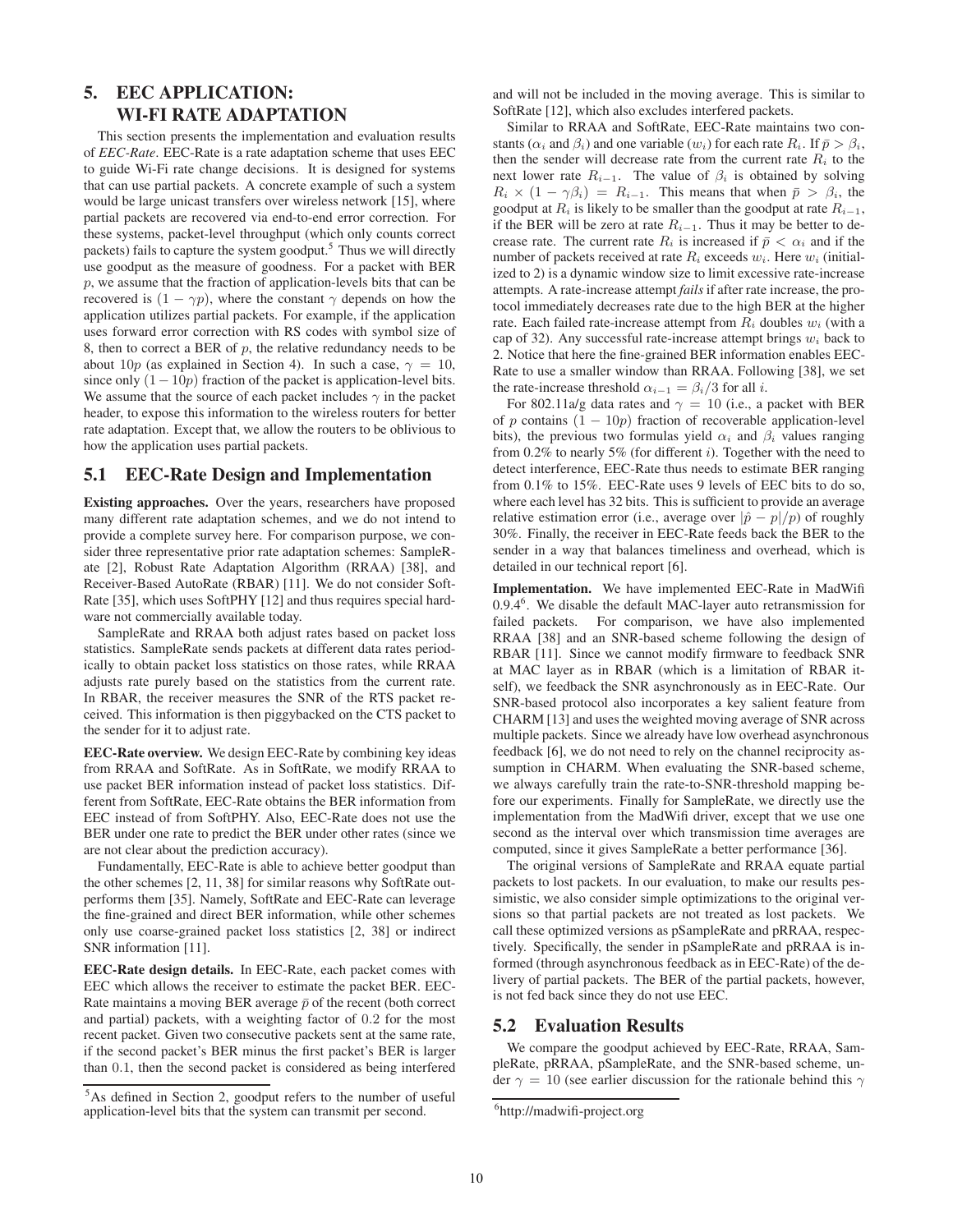

**Figure 5: Goodput of different rate adaptation schemes under various settings.**

value). All experiments are performed using Soekris net5501-70 routers with 802.11a/b/g Mini-PCI (Wistron CM9) cards. The bit errors that we observe in our experiments are often bursty.

**Indoor environment with interference.** Our first set of results are obtained on 6 different wireless links in our indoor mesh network testbed. We experiment with each link under three different transmission power levels (5dBm, 10dBm, and 15dBm). In experiment, the sender continuously sends 1500-byte packets for 30 seconds. For a given link and transmission power, we evaluate each rate adaptation scheme in 10 independent experiments (in round-robin fashion), and then compute the average goodput.

Figure 5(a) presents the goodput when the links operate on 802.11g channel. These experiments are subject to strong interference from an overlapping campus Wi-Fi network and a dozen of other access points nearby. For clarity, the 18 different settings (link  $\times$  transmission power) in the figure are sorted in increasing order of their goodput under EEC-Rate. Among the 6 schemes, EEC-Rate achieves the highest goodput, while the SNRbased scheme and pSampleRate achieve similarly high goodput as well. RRAA and SampleRate have the lowest goodput since they are unaware of the delivery of partial packets, and thus often operate on inappropriate rates. In all our later experiments, their performance is still always worse than pRRAA and pSampleRate, respectively. Thus for clarity, we will not report their results further. pRRAA's goodput is significantly below EEC-Rate's goodput, because the interference triggers pRRAA to decrease rate frequently. Our experiments also show that enabling RRAA's adaptive RTS/CTS mechanism [38] does not improve RRAA's or pRRAA's goodput in our setting. Similar conclusions have been made elsewhere [35] as well. For space limitations, we leave the indoor interference-free results for 802.11a channel to our technical report [6]. There all the schemes have similar performance as in Figure 5(a), except that pRRAA's performance becomes better (though still not as good as EEC-Rate).

Overall, in indoor environments, the channel coherence time tends to be large (i.e., multiple seconds) and the best rate is often quite stable, making it relatively easy to choose the best rate. Because of this, simple schemes (e.g., pSampleRate) can already obtain close to optimal performance [2], and more advanced techniques will not bring significant extra improvement.

**Walking scenario.** In our second set of experiments, the sender (operating on 802.11a channel) is moved at walking speed along a straight corridor. Each *walk* lasts for around 90 seconds, with the sender moving away from and then moving back to the receiver. The total walking distance is 90 meters. We perform 5 walks for each scheme (in round-robin fashion). Each 90-second walk for a given scheme is considered as nine 10-second experiments for that scheme, and we measure the goodput in each experiment.

Figure 5(b) plots the goodput measured. For clarity, the 45 goodput values (from the 45 experiments) for each scheme are plotted in increasing order. The figure shows that EEC-Rate and the SNR-based scheme achieve similarly high goodput, and outperform pRRAA and pSampleRate. The average relative goodput (across all the experiments) of EEC-Rate, as compared to pRRAA and pSampleRate, reaches 130% and 150% respectively. pSampleRate performs the worst since it allows only one rate change per second, for the purpose of stability. This prevents it from adapting promptly enough. EEC-Rate performs better than pRRAA, because per-packet BER information allows it to i) use a smaller rate adaptation window and ii) be more robust to random packet losses.

**Outdoor challenging scenario.** In our last set of experiments, the sender and receiver (operating on 802.11a channel) are placed on the opposite sides of a busy road and are 30 meters apart. The pedestrian speed is around 3kmph, and the vehicular speed is less than 20kmph. Our setting is similar to the residential urban outdoor environment in [4], where the average coherence time between a pair of static nodes is usually 100 ms, but passing cars can drive the coherence time down to 15 ms. Notice that Section 4 showed that evaluating a packet's BER using EEC takes less than 0.3 ms. Such processing delay is over an order of magnitude smaller than the coherence time even in such challenging environments.

For each scheme, we do 80 experiments of 10 seconds each (in round-robin fashion), and measure the goodput in each experiment. Figure 5(c) plots the goodput achieved. Again, we plot the goodput values in increasing order for clarity. Here EEC-Rate significantly outperforms the other three schemes. Its average relative goodput is about 230% when compared to pRRAA and pSampleRate, and is about 180% when compared to the SNR-based scheme. pRRAA suffers from frequent and unnecessary rate reduction caused by the large number of random packet losses in this environment. pSampleRate, on the other hand, is not able to adapt promptly enough to the fast-varying channel quality. Finally, even though we trained the rate-to-SNR-threshold mapping for the SNRbased scheme, during our experiments, the changing traffic pattern quickly renders the mapping inaccurate. This causes the goodput of the SNR-based scheme to decline, as compared to EEC-Rate.

# **6. EEC APPLICATION: REAL-TIME VIDEO STREAMING**

This section presents the implementation and evaluation results of applying EEC in real-time video streaming over wireless mesh networks. Section 2 explained how EEC enables the routers in this application to perform *BER-aware packet retransmission* (de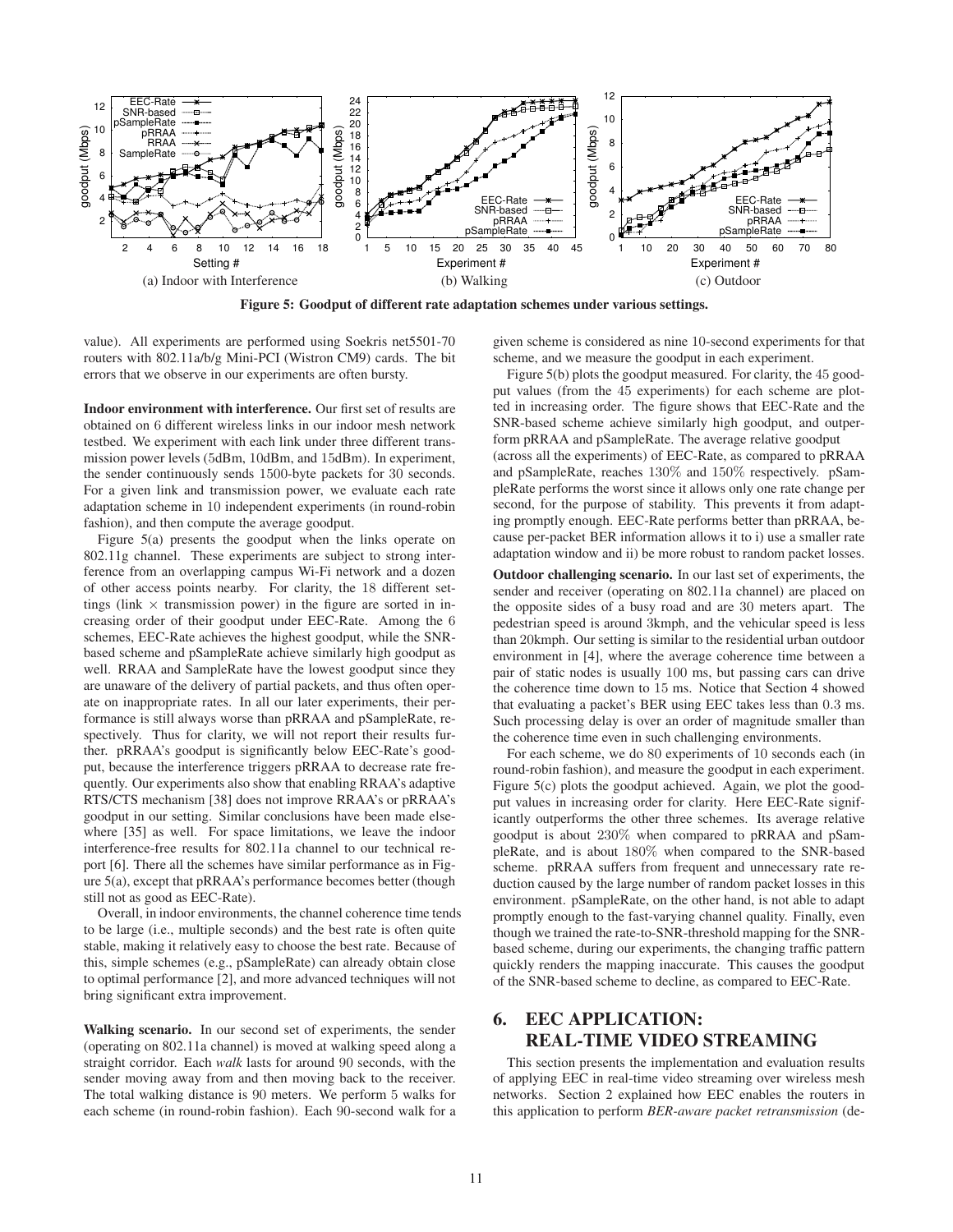noted as BER-aware). We use no-retran to denote the existing approach [32] described in Section 2, where a partial packet is always directly forwarded to the next hop<sup>7</sup>, in the hope that forward error correction will take care of the errors. For comparison, we further consider two other schemes, packet-retran and frag-retran, where the routers always request the retransmission of a partial packet (and forward error correction is thus not needed). packet-retran uses whole packet retransmission, while frag-retran splits a packet into multiple fragments, uses CRC on each fragment, and only retransmits corrupted fragments. We set the fragment size to 240 bytes, which gives the best results for frag-retrans in our experiments.



**Figure 6: Packet BER distribution.**

**Quantify the potential gain.** We want to first gain some insight into whether BER-aware will likely lead to significant improvements. Figure 6 presents the CDF for packet BER as measured on an 802.11a link with intermediate quality in our indoor mesh network testbed. Results from other researchers [21] are similar. The figure shows that most of the partial packets have BER below 2%, confirming the utility of using forward error correction. However, the distribution also has a long tail, and 5% of the packets even have BER over 10%. This implies that no-retran may greatly suffer from unrecoverable packets. The figure also implies that packet-retran and frag-retran will request retransmission for over 70% of the packets. Doing so can potentially cause more packets to miss deadline, especially when there is no idle bandwidth. Leveraging EEC, BER-aware will only need to retransmit much fewer packets, while ensuring that the packets can be recovered.

#### **6.1 Implementation and Experimental Setting**

We implement the four schemes on Soekris net5501-70 routers as a Linux kernel module to interface with MadWifi 0.9.4. We configure all wireless interfaces in monitor mode, and implement a glue layer to expose the wireless interface as an Ethernet interface to the native Linux kernel network stack. We disable the default MAC-layer auto retransmission for failed packets. Packets are transmitted in increasing order of their deadlines.

For our experiments, we set up real-time video streaming over two wireless links and three dual-radio routers  $(A \rightarrow B \rightarrow C)$ , in an office environment. Following common practice, we let the two wireless links operate on 802.11g and 802.11a channel respectively to avoid self-interference. Both wireless links use the fixed (lowest) data rate of 802.11a/g (i.e., 6Mbps). Same as before, the bit errors in these real-world experiments are often bursty. The source (connected to A) uses EvalVid [17] to stream video to the destination (connected to  $C$ ). We generate the test video at 30 frames per second from the 300-frame Foreman sequence<sup>8</sup>, which is commonly

used for such purpose. The test video is encoded using the x264 encoder under MPEG4 baseline profile setting, with one I-frame every 30 video frames.

We use RS codes (with symbol size of 8 and codeword/block size of 240 bytes) to add forward error correction to the video packets, so that the destination can recover a codeword with 2% BER. This 2% value is roughly at the knee of the BER distribution in Figure 6. The figure also shows that given the long tail, further increasing the redundancy will not likely provide significant benefit. For BER-aware, the router applies a single level EEC with 32 EEC bits to each 240-byte block in the packet. We intentionally use 32 EEC bits to demonstrate that EEC's overhead can be as low as a typical CRC while still be able to significantly benefit the end application.

## **6.2 Evaluation Results**

**Measure of goodness.** We use the standard Peak Signal-to-Noise Ratio (PSNR) [26] to measure the quality of the streamed video. PSNR is defined on log-scale in terms of dB, and thus a small difference in PSNR values can be significant visually. PSNR difference above 0.5dB is usually considered visually noticeable, and the MPEG committee uses an informal threshold of 0.5dB to decide whether to incorporate a coding optimization [31]. Usually the video quality is considered "Excellent" if PSNR is above 37dB, and "Bad" if PSNR is below 20dB [17].

**Results without interference.** In each of our first set of experiments, we stream the test video under one specific scheme. We evaluate the different schemes in a round-robin fashion. We adjust the transmission power of the router  $B$  so that the link between  $B$ and  $C$  is often of intermediate quality due to weak signal. Because of human movements in our office environment, the link quality here can still vary non-trivially over time. On the other hand, video streaming quality as measured by PSNR can be highly sensitive to wireless channel conditions. To compare the schemes under similar channel conditions, we group the experiments into four quartiles based on the packet reception ratio  $(PRR)^9$  of the link in each experiment.

When the channel condition is bad (i.e., PRR  $\in [0, \frac{1}{4}]$  or  $[\frac{1}{4}, \frac{2}{4}]$ ), all the schemes achieve similarly low PSNR (most experiments below 20dB), though BER-aware slightly outperforms all other schemes by around 0.5dB. Here PSNR is largely determined by whether the link can provide enough raw bandwidth to stream the video, and retransmission schemes have little effect. The poor PSNR in most of the experiments are due to the fact the link is fundamentally not able to deliver certain I-frames on time.

Figure 7 and Figure 8 present the PSNR of the different schemes under the remaining two PRR quartiles. We only plot PSNR below 40dB because video quality is considered "Excellent" for PSNR above 37dB. The difference between two PSNR values that are above 40dB bears little practical relevance.<sup>10</sup> For similar reasons, we focus on PSNR values above 15dB. For clarity, the PSNR values in different experiments of each scheme are plotted in increasing order.

Figure 7 shows that for channel condition with PRR  $\in \left[\frac{2}{4}, \frac{3}{4}\right]$ , BER-aware achieves on average about 5dB higher PSNR over other schemes. As expected, frag-retran suffers from congestion due to its higher bandwidth consumption, while no-retran suffers from many unrecoverable packets. Such a trend continues in

 $<sup>7</sup>$ Note that if a packet is entirely lost or if its header is corrupted,</sup> the packet will still be retransmitted.

<sup>8</sup> http://www.cipr.rpi.edu/resource/sequences/sif.html

<sup>&</sup>lt;sup>9</sup>We count both correct and partial packets as received packets when calculating PRR.

<sup>&</sup>lt;sup>10</sup>Including those PSNR values above 40dB actually would make our results better.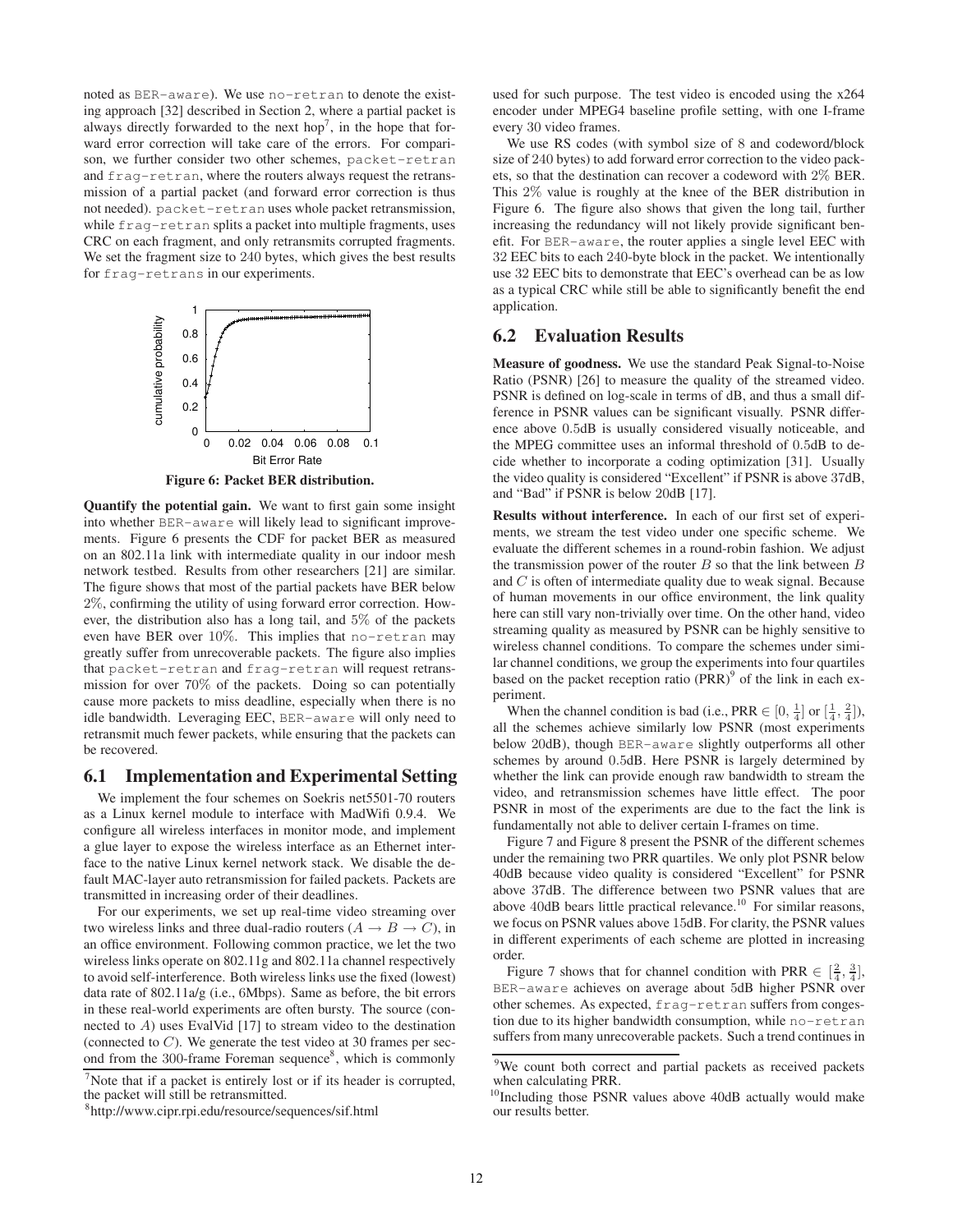

Figure 8, though all schemes in Figure 8 perform fairly well. This is simply because with the good link quality (PRR  $\in \left[\frac{3}{4}, 1\right]$ ), there are few errors and even naive schemes can achieve near-optimal results.

**Effects of interference.** For these experiments with interference, we set up a hidden terminal to router B. To isolate the effect of interference from that of weak signal, we set  $B$  to transmit at its maximum power. Also because of this, we no longer need to categorize the experiments based on PRR. Figure 9 presents the PSNR results under such setting. The results show BER-aware easily out-performs no-retran and packet-retran by over 5- 10dB. This is simply because no-retran relays many unrecoverable packets, while packet-retran's aggressive retransmission causes many packets to miss their deadlines. frag-retran performs similarly well as BER-aware. Compared to the earlier results under weak signal, here the errors in a packet are much more clustered. This enables frag-retran to effectively correct the errors by retransmitting only a rather small number of fragments.

# **7. RELATED WORK**

**Error estimating codes.** While error correcting codes have been extensively studied, we are not aware of any prior rigorous study on codes for estimating BER. The need for error estimation has been occasionally mentioned in some prior work in different contexts (e.g., [35] and [28]). The general technique of inserting known bits (called *pilot bits*) into a packet can be viewed as a naive form of EEC. Section 3.3 explained that pilot bits are poorly suited for estimating BER, which tends to be a small value such as a few percent. This limitation stems from fundamental lower bound [8] on sampling. Given certain target estimation quality (e.g., as in our two applications), pilot bits can incur over 20 times more redundancy than our EEC algorithm.

Computing parity bits over groups of data bits is a common technique in coding. However, because our goal is to estimate instead of to correct errors, our specific way of forming groups and using the parity information is rather different from other coding algorithms. For example, in terms of algorithmic technique, the most relevant coding algorithm to our EEC algorithm is perhaps lowdensity parity-check codes (or LDPC codes) [22], which is a kind of error correcting codes. Both LDPC codes and our EEC algorithm compute parity bits over groups of data bits. In LDPC codes, each data bit belongs to multiple groups to enable error correction. While in our EEC algorithm, bits in one group may or may not be in other groups. Such design makes low redundancy possible, but also requires a completely different and new way of properly using the parity information. The second key difference is the *degree* distribution of the parity bits, where the *degree* of a parity bit is the size of the corresponding group of data bits. LDPC codes are

by definition *low density* with small average degree for the parity bits. In comparison, the degrees of our parity bits are geometrically distributed, with the average being as large as  $\Theta(n/\log n)$ . These high-degree parity bits are crucial for estimating small BER effectively. We are able to still achieve  $O(n)$  computational overhead despite these high-degree parity bits. Similarly, our EEC algorithm is also related to many other error correcting codes, such as Tornado code [3], LT codes [24], Raptor codes [33], Online codes [27], and Growth codes [14]. Again, our EEC algorithm differs in terms of the geometrically distributed degrees and in terms of how the parity bits are actually used.

Finally, in our prior work [39] on secure aggregation queries in sensor networks, we address a similar theoretical problem of efficiently estimating a small value (i.e., the fraction of "errors", in EEC terms). There the algorithm defines groups of different sizes and then relies on knowing whether a group has *any error* (in EEC terms). In comparison, our EEC algorithm relies on knowing whether the number of errors in a group is *even or odd*. Such parity information can be efficiently obtained via a single parity bit. A second key difference is that the algorithm in [39] is interactive and requires multiple rounds.

**SoftPHY.** Coding is certainly not the only way of estimating BER. Recently, some researchers propose the SoftPHY [12] physical layer design, exposing a confidence level for each bit received. Such information can of course, be used to estimate BER. Today's commercial Wi-Fi hardware does not yet provide SoftPHY functionality. Furthermore, it does not seem possible to provide SoftPHY by only modifying the Hardware Abstraction Layer or firmware (and without changing the hardware). Fundamentally, this is because today's Wi-Fi chips implement physical layer functionality in nonprogrammable application-specific integrated circuit, and the confidence level information is internal to the physical layer.

Compared to SoftPHY, our EEC design provides a pure software based alternative. A software based approach is usually easier for adoption or for upgrading existing systems. In particular, the computational overhead of our software based approach is small enough to run at maximum 802.11a/g data rate. Even if SoftPHY becomes available on future Wi-Fi hardware, EEC will continue to be useful on lower-end wireless devices (such as sensors), where the additional hardware cost in SoftPHY (such as more output pins or wider system bus) may not justify the benefit. Finally, we also note that SoftPHY provides strictly more information than just packet BER. For applications that need the confidence level information for individual bits, EEC will not be suitable. In summary, with all these differences between EEC and SoftPHY, we believe that EEC and SoftPHY will always have their respective suitable application domains.

**Using SNR in place of BER.** Another alternative approach [4, 13, 40] is to use Signal-Noise Ratio (SNR) in place of packet BER,